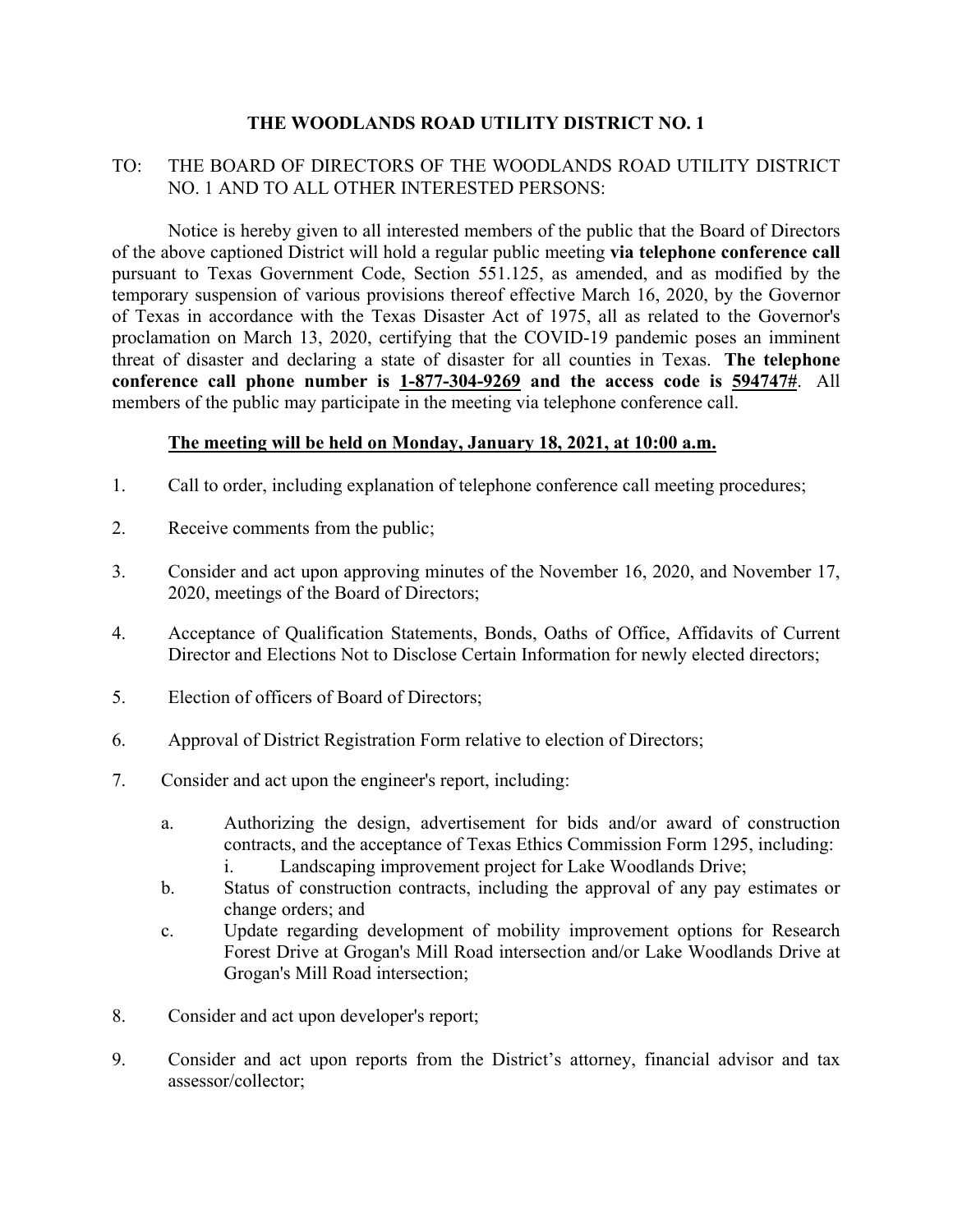- 10. Consider and act upon financial and investment reports, and approval and/or ratification of the payment of invoices;
- 11. Consider and act upon approval of the District's audit for fiscal year ended September 30, 2020;
- 12. Status of continuing disclosure report due February 28, 2021;
- 13. Authorize preparation and submission of District information to Texas Comptroller of Public Accounts as required by Section 403.0241, Texas Government Code, and Chapter 203. Texas Local Government Code, for inclusion in the Special Purpose District Public **Information Database;**
- 14. Consider and act upon proposals from McDonald & Wessendorff Insurance for renewal of District insurance coverages;
- 15. Consider adoption of Resolution Authorizing an Additional Penalty on Delinquent Personal Property Taxes and authorize delinquent tax attorney to collect delinquent personal property taxes beginning April 1, 2021, including the filing of lawsuits, as necessary;
- 16. Supplemental Agenda regarding calling Directors Election;
- 17. Recess to closed session pursuant to Section 551.071, Texas Government Code;
- 18. Reconvene in open session and authorize any action resulting from closed session; and
- Such other matters as may come before the Board of Directors. 19.



SCHWARTZ, PAGE & HARDING, L.L.P.

 $Rv$ Yeates **Attorney for the District** 

Persons with disabilities who plan to attend this meeting and would like to request auxiliary aids or services are requested to contact the District's attorney at (713) 623-4531 at least three business days prior to the meeting so that appropriate arrangements can be made.

576088.1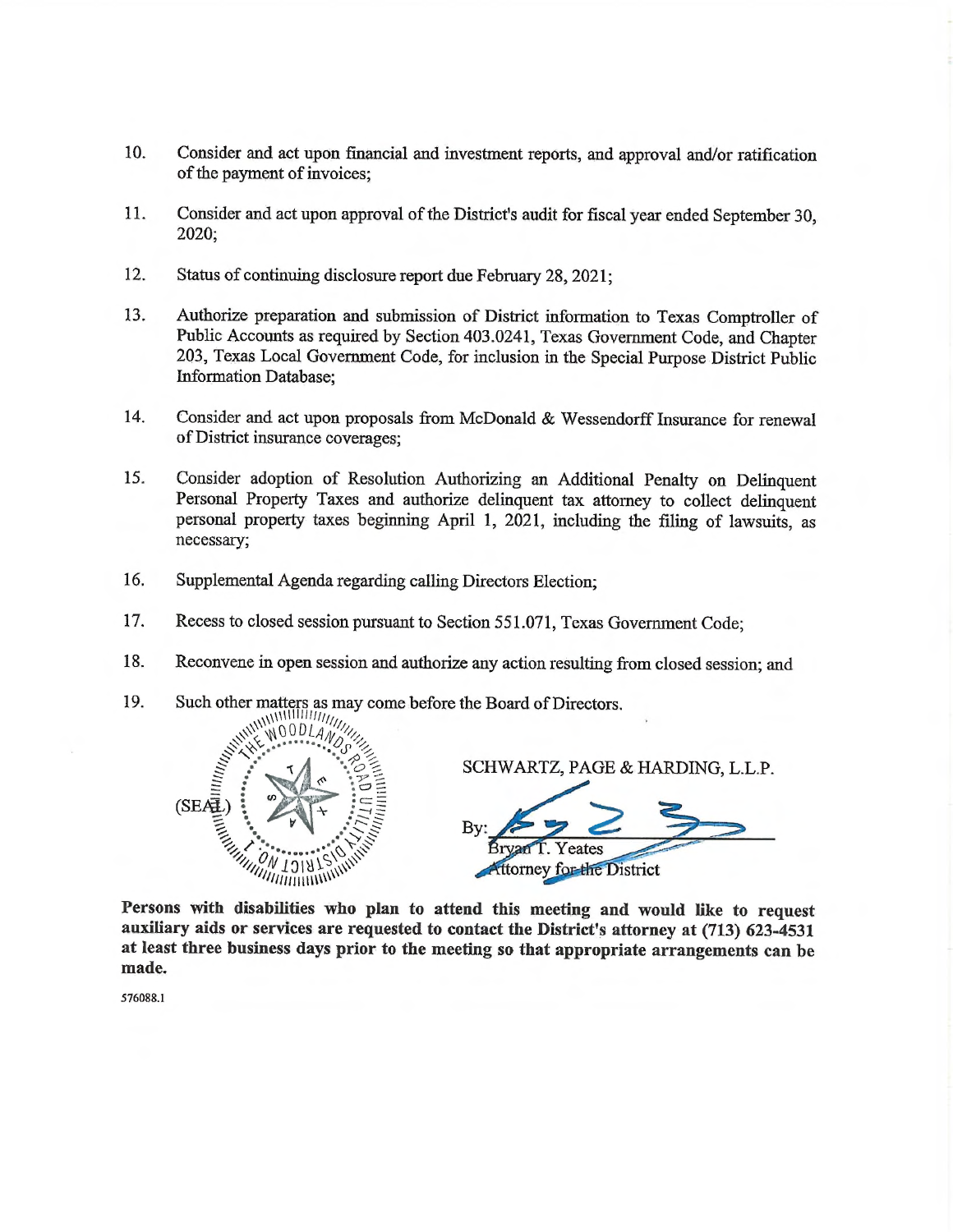### THE WOODLANDS ROAD UTILITY DISTRICT NO. 1 **NOTICE OF PUBLIC MEETING** SUPPLEMENTAL AGENDA

Notice is hereby given to all interested members of the public that the Board of Directors of the above captioned District will hold a regular public meeting via telephone conference call pursuant to Texas Government Code, Section 551.125, as amended, and as modified by the temporary suspension of various provisions thereof effective March 16, 2020, by the Governor of Texas in accordance with the Texas Disaster Act of 1975, all as related to the Governor's proclamation on March 13, 2020, certifying that the COVID-19 pandemic poses an imminent threat of disaster and declaring a state of disaster for all counties in Texas. The telephone conference call phone number is 1-877-304-9269 (toll free) and the access code is 594747#. All members of the public may participate in the meeting via telephone conference call.

#### The meeting will be held on Monday, January 18, 2021, at 10:00 a.m.

The Board shall consider and act upon the following matters:

- 1. Consider calling Directors Election to be held on May 1, 2021, determining of procedure for giving notice of same, and the adoption of an order in connection therewith, including appointment of an agent for the District; and
- $2.$ Consider compensation to be paid to election officials.

### THE WOODLANDS ROAD UTILITY DISTRICT NO. 1 AVISO DE ASAMBLEA PÚBLICA **AGENDA SUPLEMENTAL**

Se notifica por el presente a todos los miembros interesados del público que la Junta Directiva del Distrito mencionado en el título de arriba celebrará una asamblea pública ordinaria a través de una conferencia telefónica en virtud de la Sección 551.125 del Código de Gobierno de Texas y sus enmiendas, y conforme lo modificado por la suspensión temporal de varias de sus disposiciones con vigencia a partir del 16 de marzo de 2020 por el Gobernador de Texas, de acuerdo con la Ley de Desastres de Texas de 1975, todo en relación con la proclamación del Gobernador del 13 de marzo de 2020, que certifica que la pandemia de COVID-19 plantea una amenaza inminente de desastre y declara el estado de desastre para todos los condados de Texas. El número de teléfono (línea gratuita) de la conferencia telefónica es 1-877-304-9269 y el código de acceso es 594747#. Todos los miembros del público pueden participar en la asamblea por medio de la conferencia telefónica.

#### La asamblea se celebrara el lunes, 18 de enero de 2021 a las 10:00 a.m.

La Junta tratara y actuara sobre los siguientes asuntos:

1. Considerar convocar una Elección de Directores a celebrarse el 1 de mayo de 2021, determinando el procedimiento para dar aviso de la misma, y la adopción de una orden relativa ala misma, incluyendo la designación de un agente para el distrito; y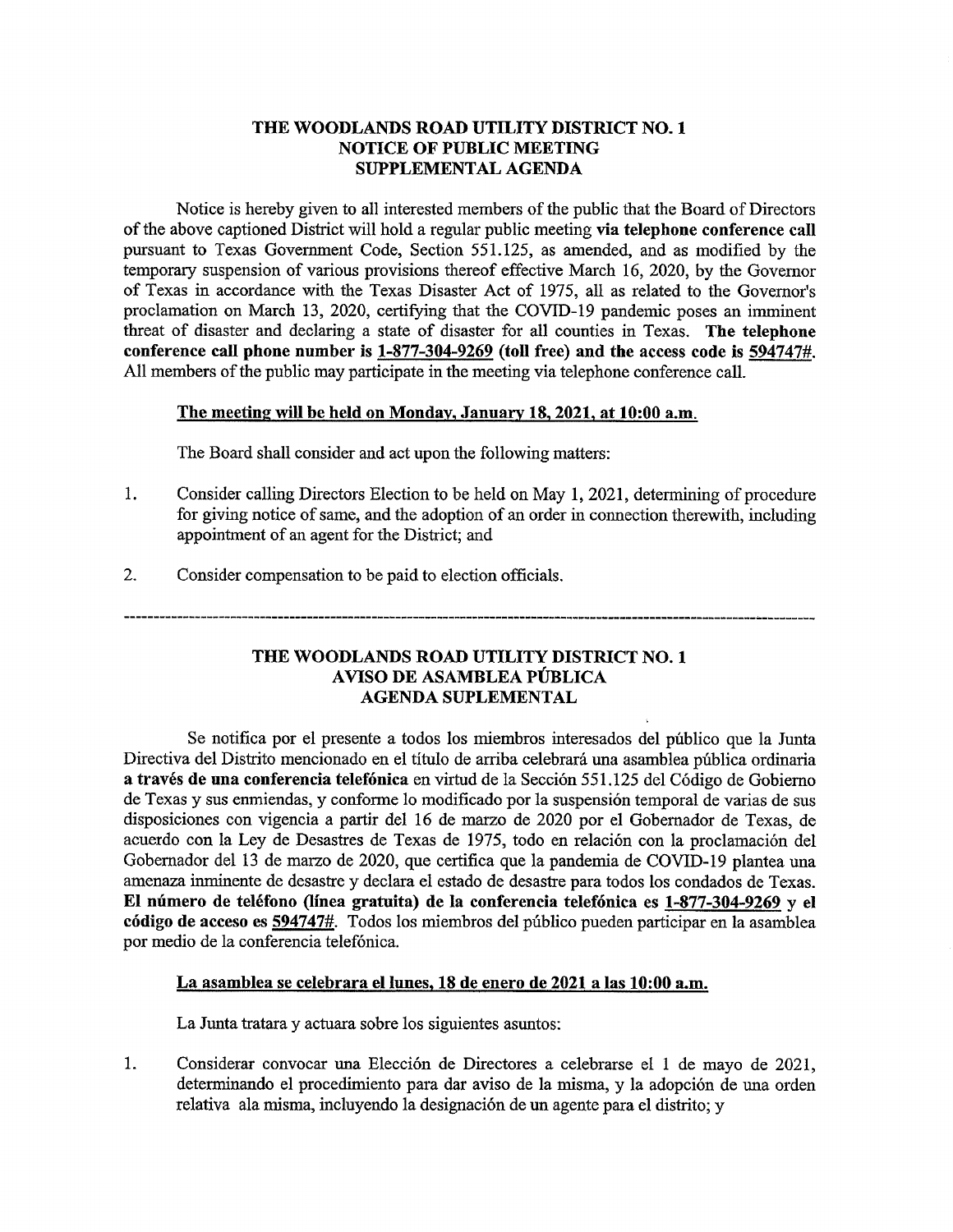$2.$ Considerar la remuneración que se pagara a los funcionarios de la elección.

# THE WOODLANDS ROAD UTILITY DISTRICT NO. 1 THÔNG BÁO HOP CÔNG KHAI **CHUONG TRÌNH NGHI SƯ BỎ SUNG**

Sau đây xin thông báo đến tất cả các thành viên công chúng có quan tâm rằng Ban Giám Đốc của Cơ Quan được ghi trên tiêu đề ở trên sẽ tổ chức một phiên họp thường lê dành cho công chúng bằng hình thức gọi điện thoại hội nghị chiếu theo Mục 551.125, Bộ Luật Chính Quyền Texas, bản tu chính, và được Thống Đốc Tiểu Bang Texas tu chính về việc tạm thời hoãn thi hành nhiều qui định trong bộ luật nói trên, có hiệu lực từ ngày 16 tháng Ba, 2020, theo quy định của Đạo Luật Thảm Hoa Texas năm 1975, tất cả đều liên quan đến việc vào ngày 13 tháng Ba. 2020, Thống Đốc tuyên bố rằng đại dịch COVID-19 đặt ra mối đe dọa trực tiếp như một thảm họa và tuyên bố tình trạng thảm họa với tất cả các quận tại Texas. Số điện thoại tham gia phiên họp bằng hình thức điện thoại hội nghị là 1-877-304-9269 (đường dây miễn phí) và mã truy cập là 594747#. Tất cả các thành viên công chúng có thể tham dư phiên họp thông qua hình thức gọi điện thoại hội nghị.

### Cuộc họp này sẽ được tiến hành vào thứ hai, Ngày 18 tháng Một, 2021, vào hồi 10:00 Sáng.

Hội Đồng sẽ xem xét và thực hiện các vấn đề sau:

- Xem xét yêu cầu Cuộc Bầu Cử Giám Đốc sẽ được tổ chức vào ngày 1 tháng Năm, 2021,  $1.$ quyết định thủ tục đưa ra thông báo về Cuộc Bầu Cử Giám Đốc, và thông qua một lênh liên quan đến Cuộc Bầu Cử Giám Đốc đó, bao gồm cả việc bổ nhiệm một đại diện cho Cσ Quan; và
- $2.$ Xem xét việc trả thù lao cho các viên chức bầu cử.

## THE WOODLANDS ROAD UTILITY DISTRICT NO. 1 公眾會議 補充議程通知

茲此通知所有相關公眾人士, 上述行政區董事會將根據Texas州政府法(修 訂版) 第551.125節 (由Texas州州長依照1975年《Texas州災難法》從2020年3月16日起暫 時中止其各項規定), 通過電話會議召開例行公開會議, 其皆關於州長於2020年3月13日 所做的公告, 該公告證明COVID-19疫情爆發構成了迫在眉睫的災難威脅, 並宣布Texas州 所有縣都處於災難狀態。電話會議的電話號碼為 1-877-304-9269 (免費電話), 訪問碼 為 594747#。所有公眾均可參與該電話會議。

### 會議將於2021年一月18日星期一下午10:00舉行。